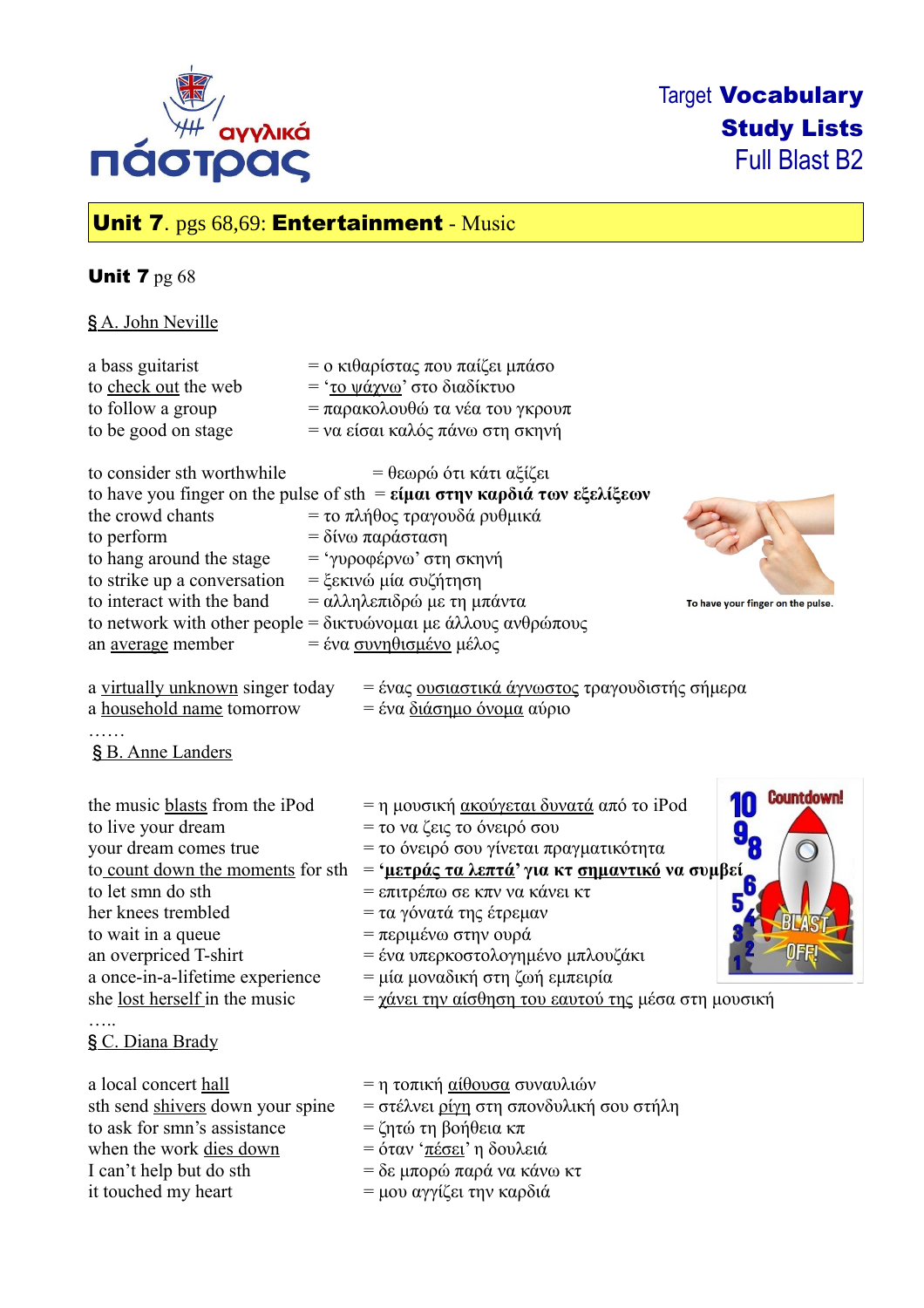

# Target Vocabulary Study Lists Full Blast B2

**Unit 7 pg 69** § D. Gordon Lewis

|                       | a regular concert goer = ένας που πάει συχνά σε συναυλίες |  |
|-----------------------|-----------------------------------------------------------|--|
| to perform live       | = δίνω ζωντανές παραστάσεις                               |  |
| to confide            | = εκμυστηρεύομαι                                          |  |
| sth draws me          | $=$ κτ με ελκύει                                          |  |
| to be addicted to sth | = είμαι εθισμένος σε κτ                                   |  |
| an arena              | $=$ μία αρένα                                             |  |
| a venue               | = ένας μεγάλος χώρος (ανοιχτός ή κλειστός)                |  |
|                       | για εκδηλώσεις                                            |  |



**Live Concerts** the music comes alive you become one with music - the music pulsates through you

| to be swallowed by sth         | $=$ σε καταπίνει                |
|--------------------------------|---------------------------------|
| the jumping crowd              | $=$ το πλήθος που χοροπηδάει    |
| to become one with music       | = γίνεσαι ένα με τη μουσική     |
| pulse                          | $=$ παλμός                      |
| the music pulsates through you | $=$ η μουσική πάλλεται μέσα σου |
| the music comes alive          | = η μουσική ζωντανεύει          |
|                                |                                 |

#### §E. Al Windross

| I swear never to do sth<br>$s$ wear – $s$ wore – $s$ worn |                                         | = υπόσχομαι να μην ξανακάνω κτ                                                                                |  |  |
|-----------------------------------------------------------|-----------------------------------------|---------------------------------------------------------------------------------------------------------------|--|--|
| sth goes wrong                                            |                                         | = κτ πάει στραβά                                                                                              |  |  |
| it turned out to be a flop                                |                                         | = αποδεικνύεται <u>αποτυγία</u>                                                                               |  |  |
| to show up                                                |                                         | = εμφανίζεται                                                                                                 |  |  |
| to attend a concert                                       |                                         | = παρακολουθώ μία συναυλία                                                                                    |  |  |
| to pull smn up onto the stage                             |                                         | $= \tau \rho \alpha \beta \omega \kappa \pi v \pi \omega \omega \sigma \tau \eta \sigma \kappa \eta \nu \eta$ |  |  |
| to throw a bottle onto the stage                          |                                         | = ρίχνω ένα μπουκάλι πάνω στη σκηνή                                                                           |  |  |
| to disappear backstage                                    |                                         | = εξαφανίζομαι στα παρασκήνια                                                                                 |  |  |
| to get separated                                          |                                         | = χωριζόμαστε                                                                                                 |  |  |
|                                                           |                                         |                                                                                                               |  |  |
| the music venue<br>the crowd<br>to be moved by sth        | $=$ το πλήθος<br>$=$ συγκινούμαι από κτ | = ο χώρος που παίζεται η μουσική                                                                              |  |  |

poor value for money = δεν αξίζει τα λεφτά του good value for money = αξίζει τα λεφτά του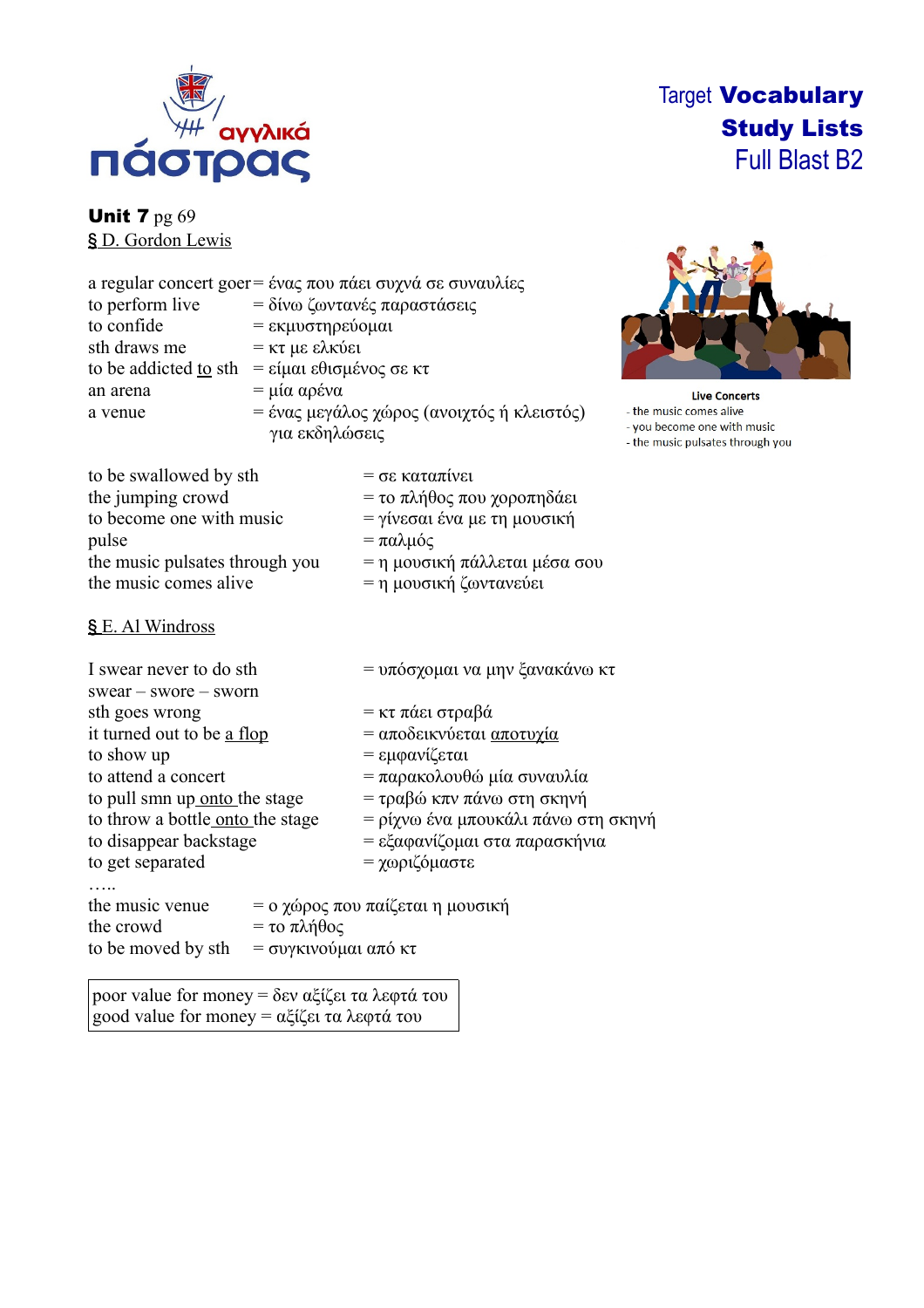

### Unit 7 pg 70 Collocations

|             | 1. all your <b>dreams will come true</b>                                                                                                                  | = τα όνειρα σου θα πραγματοποιηθούν   |
|-------------|-----------------------------------------------------------------------------------------------------------------------------------------------------------|---------------------------------------|
|             | 2. you get a driver's license <b>when you come of age</b>                                                                                                 | = όταν ενηλικιωθείς                   |
|             | 3. <b>Come to think of it</b> I've never been on a cruise<br>4. He's already got the B2 certificate (lower). He's                                         | = τώρα που το σκέφτομαι               |
|             | <b>come a long way</b> since he was Junior A'                                                                                                             | = έχει περάσει πολλά από τότε που     |
|             | 5. all good things come to an end                                                                                                                         | = όλα τα ωραία τελειώνουν             |
| 6.          | <b>it came as a surprise</b> when I saw you on a horseback = $\epsilon \mu \epsilon \nu \alpha \epsilon \kappa \pi \lambda \eta \kappa \tau \alpha \zeta$ |                                       |
|             | 7. all this vocabulary will come in handy<br>when you sit the proficiency exam                                                                            | $= \theta \alpha$ σου φανεί χρήσιμο   |
| <b>HEAD</b> |                                                                                                                                                           |                                       |
|             | (head) I can't <b>make head or tail of</b> this poem                                                                                                      | = δε βγάζω άκρη                       |
|             | (face) You can't keep a straight face<br>when he cracks jokes all the time                                                                                | = να κρατηθείς να μη γελάσεις         |
|             | (eye) He doesn't <b>see eye to eye with</b> his mother-in-law                                                                                             | $=$ συμφωνώ με κπν                    |
|             | (nose) don't <b>stick your nose into</b> my personal life                                                                                                 | = χώνω τη μύτη μου (είμαι αδιάκριτος) |
|             | (tongue) Don't use dirty language. Hold your tongue                                                                                                       | = πρόσεχε τα λόγια σου                |
| <b>BODY</b> |                                                                                                                                                           |                                       |
|             | $(neck)$ His mother-in-law is <b>a pain in the neck</b>                                                                                                   | = είναι μπελάς                        |

(spine) The film sent me shivers down the spine  $= \mu \varepsilon$  κάνει να ανατριχιάζω

#### **HAND**

| (hand) I'll <b>give a hand with</b> that poem analysis. | $=$ δίνω χέρι βοηθείας           |
|---------------------------------------------------------|----------------------------------|
| I know what it means                                    |                                  |
| (finger) To have your finger on the pulse of            | = μένω στην καρδιά των εξελίξεων |
| the latest technology                                   |                                  |

- (finger) I really wish I can make it.
	- I'm keeping my fingers crossed = το εύχομαι ολόψυχα
-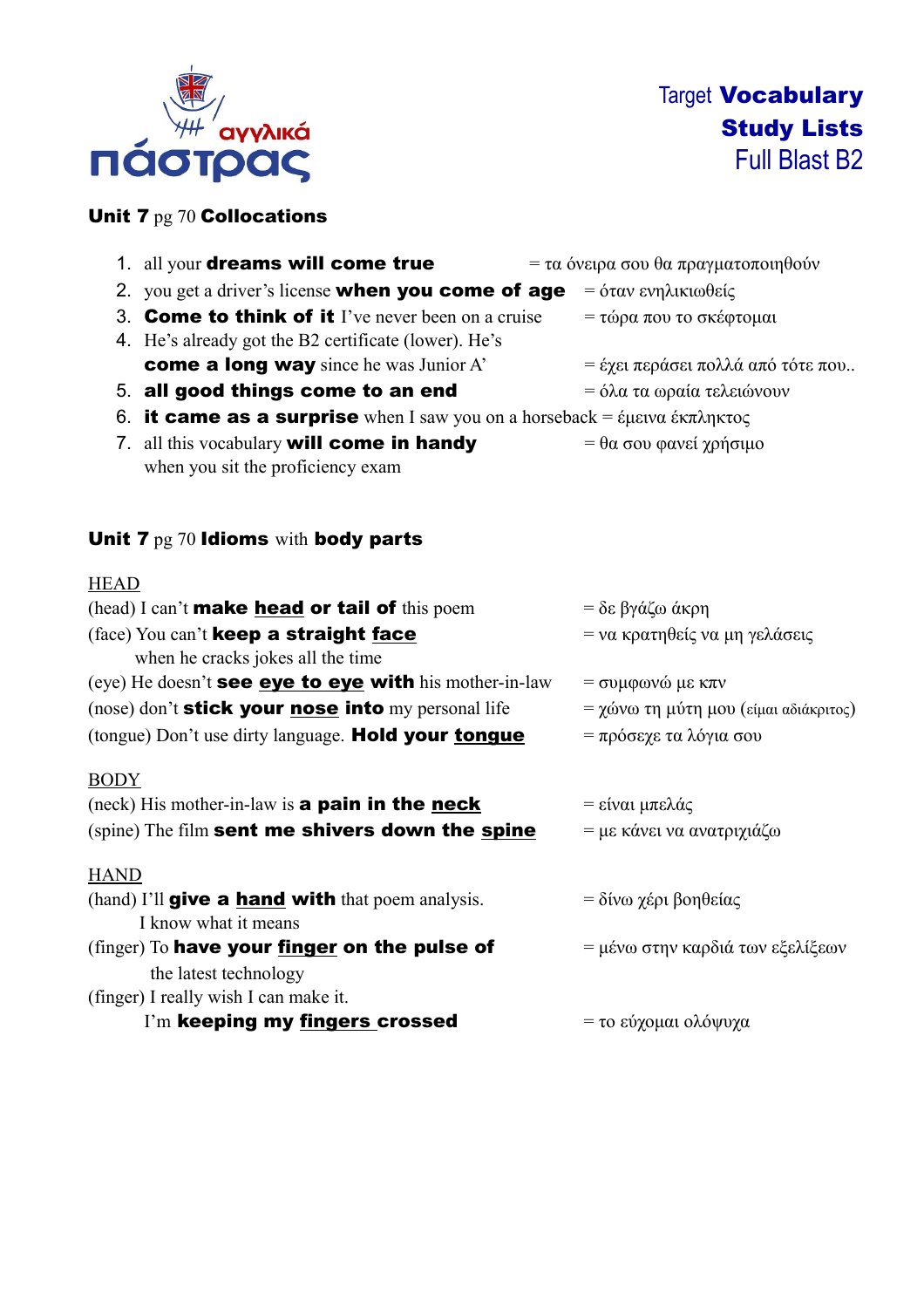

## Unit 7 pg 70 Easily confused words

|                                                   | (extremely loud) Everyone <b>cheered at</b> the champions                                                                                                                                         |                                        | = ζητωκραυγάζω                                     |
|---------------------------------------------------|---------------------------------------------------------------------------------------------------------------------------------------------------------------------------------------------------|----------------------------------------|----------------------------------------------------|
| (loud)                                            | Their fans were <b>chanting</b> their names                                                                                                                                                       |                                        | = φωνάζω ρυθμικά                                   |
|                                                   | as the were entering the stadium                                                                                                                                                                  |                                        |                                                    |
| (quiet)                                           | football team                                                                                                                                                                                     | He often <b>hums</b> the anthem of his |                                                    |
|                                                   |                                                                                                                                                                                                   |                                        |                                                    |
|                                                   | pulse = $\pi \alpha \lambda \mu \acute{o} \varsigma \Rightarrow \text{pulsate}$                                                                                                                   | $=$ πάλλομαι                           |                                                    |
|                                                   | my heart <u>pulsates</u> fast $=$ my hear <b>beat</b> s fast                                                                                                                                      |                                        |                                                    |
| heart beating                                     |                                                                                                                                                                                                   | = χτυποκάρδι                           |                                                    |
|                                                   | the earth <b>tremble</b> s during an earthquake                                                                                                                                                   | = τρεμοπαίζει                          |                                                    |
|                                                   | his voice trembles when he's anxious                                                                                                                                                              |                                        |                                                    |
| tremble = $shake$                                 | this thought made him tremble                                                                                                                                                                     |                                        |                                                    |
|                                                   |                                                                                                                                                                                                   | = τρέμω                                |                                                    |
| was an electric atmosphere                        | my phone <b>vibrate</b> s even if it is in a mute mode<br>the atmosphere vibrated with excitement $=$ it<br>the loud music vibrated through the car<br>the loud music <b>blasted</b> from the car | $=$ δονούμαι                           |                                                    |
| is dominated by pine trees                        | the <b>scenery</b> of the Attica countryside                                                                                                                                                      | $=$ αυτό που βλέπεις σε έναν τόπο      |                                                    |
|                                                   | the <u>scenery</u> of the island is mostly hilly<br>beautiful // magnificent // unique scenery                                                                                                    |                                        |                                                    |
| theatrical scenery                                |                                                                                                                                                                                                   | = σκηνικό θεάτρου                      |                                                    |
| the scenery on stage<br>the actor walked on stage |                                                                                                                                                                                                   |                                        | = η σκηνή ως υλική υπόσταση: 'το σανίδι', το πάλκο |
| to stage a performance                            |                                                                                                                                                                                                   | = ανεβάζω παράσταση                    |                                                    |
| we'll build it in stages                          |                                                                                                                                                                                                   | = το χτίζω σε στάδια                   |                                                    |
|                                                   | the first <b>scene</b> of the play<br>arrive at the scene of the crime<br>arrive on the scene of the accident                                                                                     | = ο χώρος που εκτυλίχθηκε κάτι         | = η σκηνή ως τμήμα του σεναρίου: το πρώτο μέρος    |
|                                                   |                                                                                                                                                                                                   |                                        |                                                    |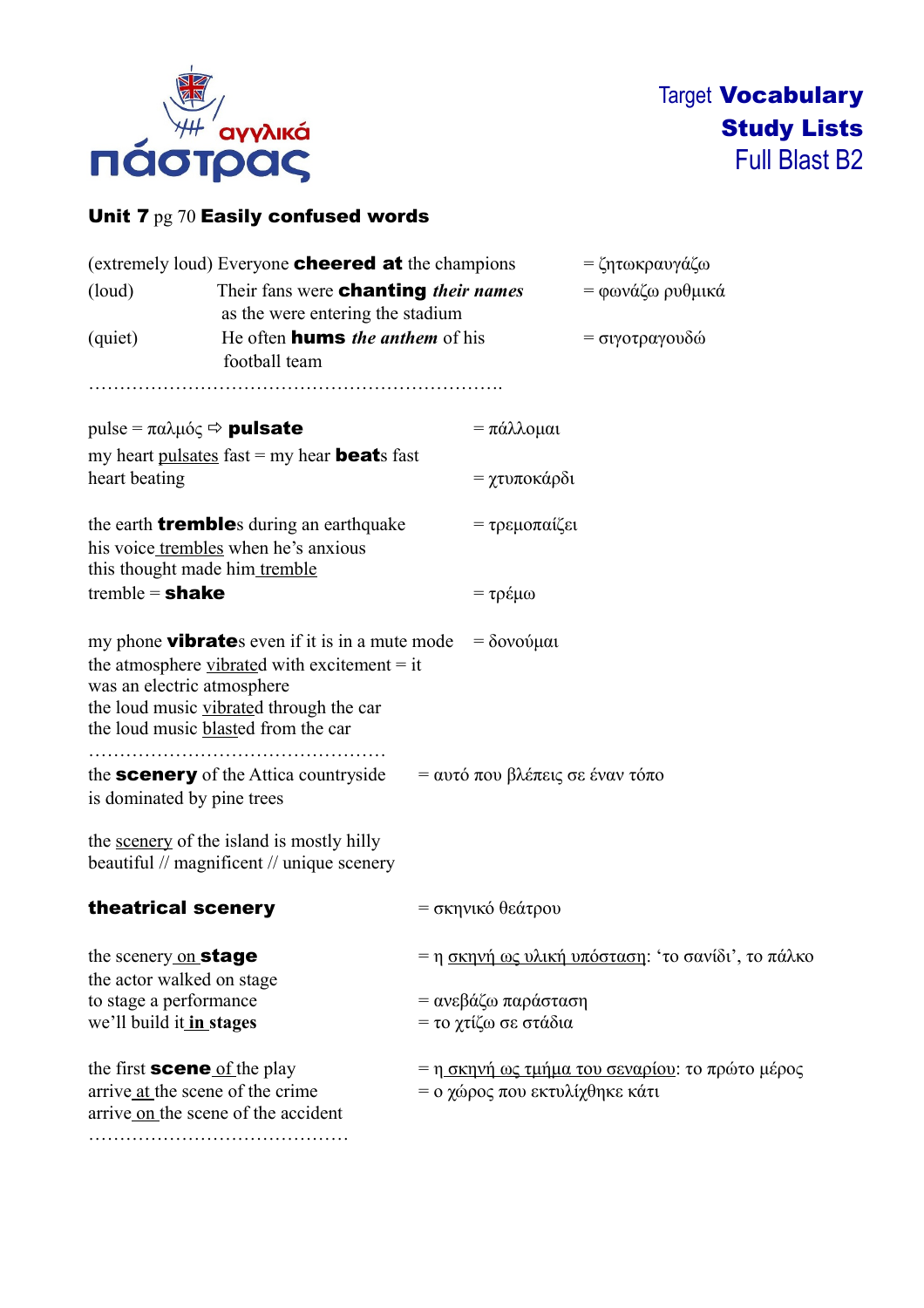

## Unit 7 pg 70 Easily confused words (continued)

| <b>middle</b> name<br>in the middle of the room                     | = κυριολεκτικά μεσαίο (δηλ. ανάμεσα στην αρχή και στο τέλος) |
|---------------------------------------------------------------------|--------------------------------------------------------------|
| middle-aged                                                         | = μεσήλικας                                                  |
| Middle Ages                                                         | = μεσαίωνας                                                  |
| <b>average</b> height<br>average temperature<br>average performance | = ο μέσος όρος (έχει αριθμητική, στατιστική σημασία)         |
| <b>medium</b> size<br>medium height                                 | = κάτι ενδιάμεσο (όχι αναγκαστικά ΤΟ μεσαίο)                 |
| a medium of communication                                           | = το μέσο ως ουσιαστικό                                      |
| the mass media                                                      |                                                              |
|                                                                     |                                                              |

### Unit 7 pg 72 Easily confused words

| the contents give you                                                                                                                                                    |                                 |                                                                            |  |
|--------------------------------------------------------------------------------------------------------------------------------------------------------------------------|---------------------------------|----------------------------------------------------------------------------|--|
| an <b>overview</b> of our course                                                                                                                                         | = σφαιρική εικόνα               |                                                                            |  |
| always check the <b>preview</b><br>before you print a document                                                                                                           | $=$ προ-επισκόπηση              |                                                                            |  |
| always read some <b>reviews</b><br>before you see a movie                                                                                                                | = επιθεώρηση, μια κριτική ματιά |                                                                            |  |
| the <b>backdrop</b> was a boat in rough seas<br>the picture in the backdrop was very serene<br>the olive trees provide a perfect backdrop of beauty                      |                                 | = το σκηνικό (κυριολεκτικά)<br>δηλαδή, τα αντικείμενα στο βάθος της σκηνής |  |
| you could see people talking in the <b>background</b><br>his academic background makes him an excellent teacher<br>her family background has always been very supportive |                                 | = το φόντο (κυριολεκτικά),<br>= το υπόβαθρο (μεταφορικά)                   |  |
| you can see the actors <b>backstage</b> after the performance<br>all her glossy images on stage collapses when you meet her backstage                                    |                                 | = τα παρασκήνια                                                            |  |
| I enjoy reading books in the tranquility of my <b>back garden</b>                                                                                                        |                                 | $=$ ο πίσω κήπος                                                           |  |

............................................